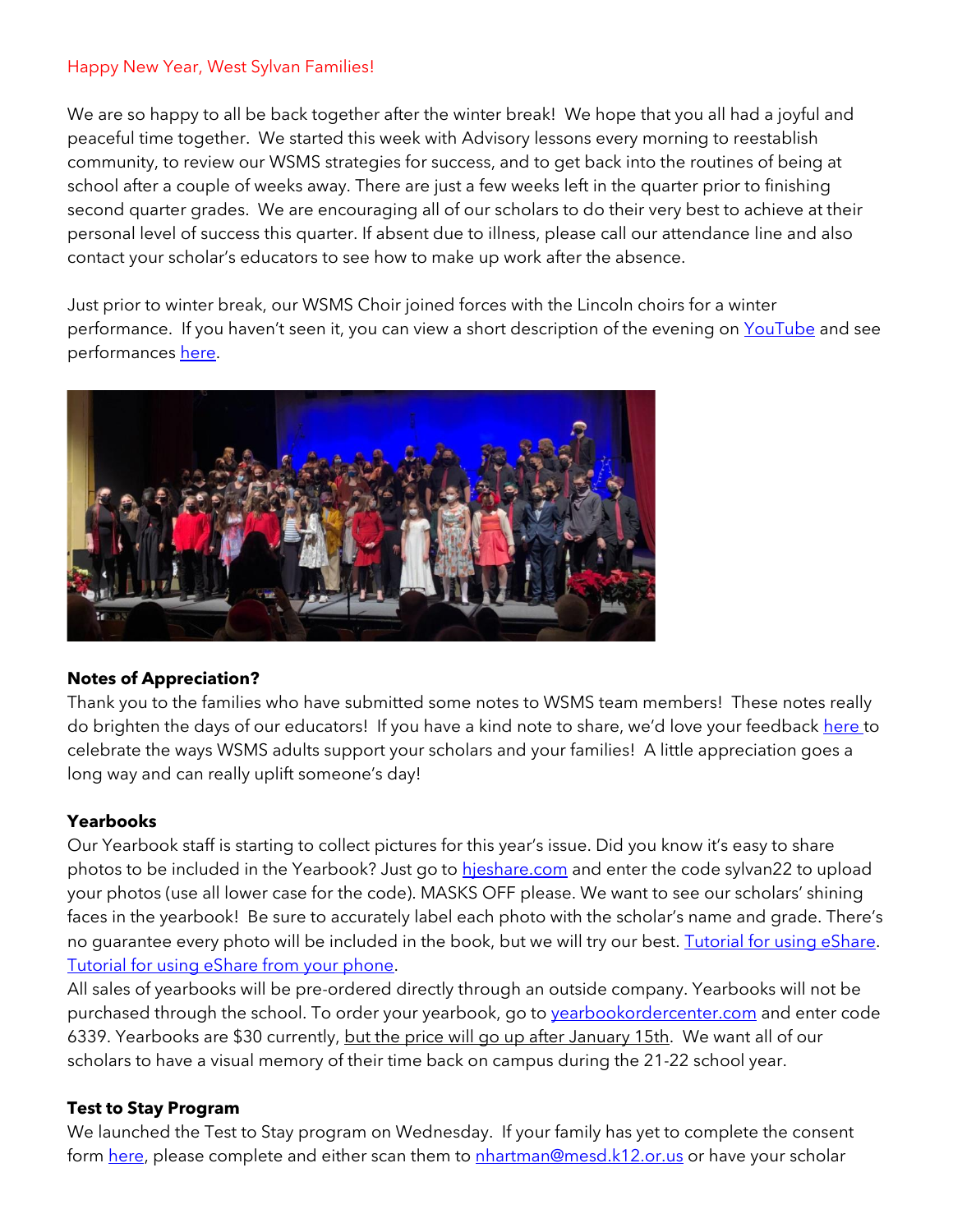return them to the school's Main Office window. If a consent form is completed, any unvaccinated, nonsymptomatic scholar who may have been exposed to an individual with a positive COVID-19 result on campus could test to stay on campus. We would give the BinaxNOW rapid nasal swab test on campus to non-symptomatic scholars who are not fully vaccinated and could have been in close contact with someone on campus with a positive COVID-19 test. Pending a negative result, scholars would return to class, rather than automatically being advised to quarantine at home. There would be one more necessary test on campus within 5-7 days from the initial close contact, also. [Here i](https://docs.google.com/document/d/1RiifxD8ZyotgtTy4q0zU6VYEbklFNPNaDJapztiE6EI/edit?usp=sharing)s more information.

### **OHSU COVID Screening Kit Information**

PPS has partnered with OHSU to arrange for weekly COVID-19 screening test kits, which arrived just before the Fall break. Test kits are for non-symptomatic home screening only. We are distributing these once a week on Thursdays, during the last few minutes of 7th period, to all scholars who opted-in to the program and submitted completed consent forms. Scholars may drop off signed forms to our attendance window, or families can scan and send them via email to jsolonche@pps.net. Testing kits will be distributed to participating scholars once a week on Thursdays. Scholars will do the saliva test at home the next morning and return the kits on Friday morning at the Main Office. OHSU picks up the kits each Friday, processes them, and sends results directly to families. If you haven't signed up and are still interested, the forms are below.

Consent forms to sign and return to West Sylvan:

- [•](https://drive.google.com/file/d/1WKfLwknOXIYGfjiVTURKB7wvlQW8DAhR/view?usp=sharing) [OHSU Weekly Screening Authorization Form](https://drive.google.com/file/d/1WKfLwknOXIYGfjiVTURKB7wvlQW8DAhR/view?usp=sharing)
- [•](https://drive.google.com/file/d/1JELJW3M6_gp013Dp_Z7QDpvKmsqC5G-S/view?usp=sharing) [General Consent School Opt-In Form](https://drive.google.com/file/d/1JELJW3M6_gp013Dp_Z7QDpvKmsqC5G-S/view?usp=sharing)

### **Uploading Proof of Vaccinations**

Families can also upload their scholars' vaccination status when they complete the yearly registration verification processes. Directions to upload items ar[e here](https://docs.google.com/document/d/1AxHhVVEjAqJxV1Vuh9PnfwkZHcp-Tde_x6iFOOEy58Y/edit) for ParentVUE. When families have items uploaded, this information shows up in ParentVUE under the documents tab on the scholar page for internal administrative review.

# **Daily Loaner Laptops for Scholars**

We have a very limited (less than 10) supply of loaner laptops for use when scholars forget their laptops at home. Please help remind our scholars to take their \*fully charged\* school laptop to and from school each day.

#### **ID Cards**

All scholars who took a school picture should have their new school ID card on a lanyard with a protective case. We are asking scholars to wear their IDs throughout the day while on campus. This is helpful to quickly identify our scholars throughout the building. Also, the IDs assist with checking out materials in the library and during lunchtime, they help staff know who they are seeing in the hallways, and they will assist our transportation team to identify scholars as they enter and exit buses (if they ride transportation). Carrying a form of ID is a safety measure we will be encouraging with all scholars as we start 2022 together. Please help reinforce this safety practice at home of carrying an ID.

#### **WSMS Drama Production 2022**

We are so pleased to announce that Kacey CdeBaca will be working with our talented scholars to audition for and put on a spring play for 2022! The flyer is [here.](https://drive.google.com/file/d/1IaZuyQpo8qyHRZaSCV1EA3nsbkW7OiVS/view?usp=sharing)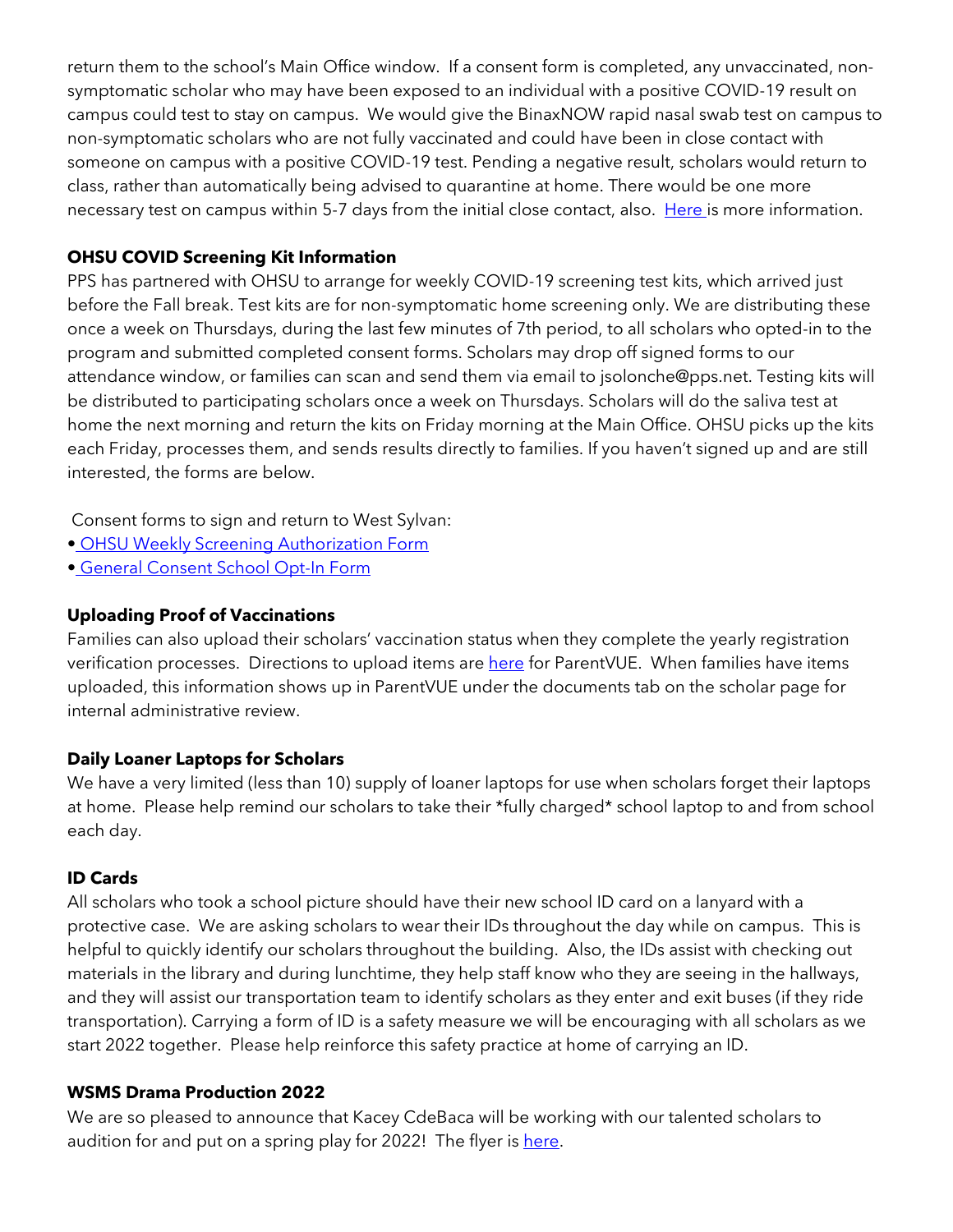#### **Help with Cell Phones**

Our catch phrase that we use at WSMS regarding cell phones during the school day is, "Out of sight and away, unless we say." There are times when scholars may need to access their devices for family reasons or even in instructional settings, and we encourage speaking with an adult if such a need arises. Also, several families have had concerns with their scholars' use of cell phones throughout the day for noninstructional reasons. Some families have inquired about apps that can restrict various features on cell phones for scholars throughout the day so that they are not on social media and are not tempted to engage with others through social media platforms.

Here are some tips we have given families: NY Times Article: [The Best Apps for Managing Your Kids Phone;](https://www.nytimes.com/wirecutter/reviews/best-apps-to-manage-your-kids-phone/) [Support for Apple](https://support.apple.com/guide/iphone/set-up-parental-controls-iph00ba7d632/ios) [Support Google;](https://support.google.com/families/answer/7103340?hl=en) [Family Time Article & Tips;](https://familytime.io/) [Verizon Support;](https://www.verizon.com/support/verizon-smart-family-restrictions-video/)

# **8th Grade Promotion Planning**

We are seeking interested volunteers to help plan our final culminating event, promotion, for our 8th graders. Anyone interested in either helping plan events, set up events, or simply donate to help purchase items to make 8th grade promotion special for our 8th graders is encouraged to complete this interest form [https://forms.gle/Gi3NaW3dNDFK8fNK8.](https://forms.gle/Gi3NaW3dNDFK8fNK8) We will start meeting in 2022. All details related to dates, locations and activities are still pending.

### **WSMS Foundation**

Please support our WSMS Foundation! Every contribution helps our school by allowing us to fund important staff positions, as well as educational opportunities for your scholars! We had funding for two important foreign languages, Mandarin and Arabic, cut last year. Contributions to our WSMS Foundation could help us bring these language teachers back for the 22-23 school year. Additionally, we'd like to have a full-time choir director for next year. All of the success of our choir this year was possible due to donated time by the Lincoln Choir Director, Lisa Riffel, and the support of the Lincoln High School team. Please consider donating to WSMS Foundation to help support these important instructional additions for our scholars in the coming school year. Funds raised this school year will be used to support instructional needs for your scholars for the 22-23 school year.

You can donate and find out more information about our WSMS Foundation and their amazing work for our scholar[s here.](https://www.westsylvanfoundation.com/) Also follow them on Instagram @west.sylvan.foundation and check out our West Sylvan students in their school, sports, performances, events…

If you have a scholar event, announcements related to scholars and their achievements, or you'd like to advertise let us know. Email Lisette Crepeaux at [thecrepeauxs@gmail.com.](mailto:thecrepeauxs@gmail.com)

# **School COVID updates**

We made it two months without a positive COVID-19 case reported on campus, but have confirmed four new individuals who have tested positive since the winter break. The upside with the recent reports is that there are very few to no "close contacts" needing to quarantine since many scholars are fully vaccinated. Our standard operating procedure is to notify everyone when a positive COVID-19 case is confirmed through MESD, even if your scholar was not a close contact. Sharing a class does not meet the threshold for being a close contact. We depend on families to self-report to our office in a timely manner when there is a positive COVID-19 case in the family. When a positive COVID-19 case is reported, the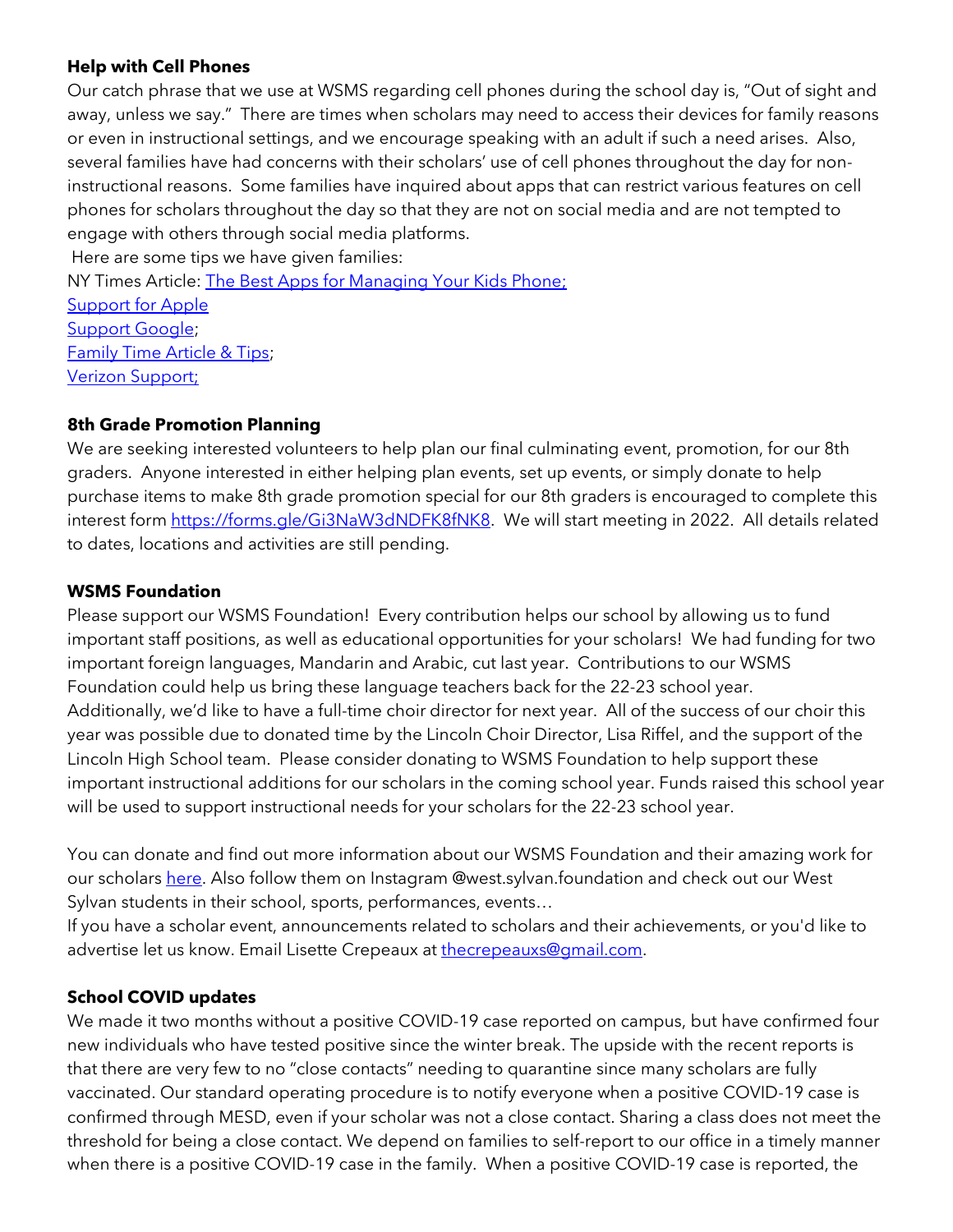following may prevent a scholar from being identified as needing to quarantine, which is why it's so important that we all continue to be safe:

Being fully vaccinated Wearing a mask correctly and consistently Practicing appropriate physical distancing

Though the CDC recently advised that a 5 day quarantine was acceptable, we are still following the 10 day guidelines in Oregon, until local health authorities determine otherwise. Anyone asked to quarantine is advised to stay home for 10 days from the date of the exposure when they are not fully vaccinated. If fully vaccinated, scholars and staff who are symptom-free are not required to quarantine. In addition to assigned classwork to complete remotely, this PPS website has been created with a variety of resources for continued remote learning [here,](https://sites.google.com/pps.net/ppsquarantinelessons/home?authuser=0) in the case of a recommended quarantine.

### **Food Services and Lunches**

Breakfast and lunches continue to be free for all scholars throughout the year. As the temperatures have dropped, all scholars who want to remain indoors have indoor options for both eating and their free time during lunch. After eating, there are several alternate locations scholars spread out in such as the library, the lower gym, classrooms for lunch clubs, and our outdoor patio spaces. Regardless of the temperature, many scholars still feel most comfortable both eating outdoors and remaining outdoors throughout recess to engage in outdoor play. Please encourage your scholar to dress for the weather if they are choosing to play outdoors in colder temperatures. Understanding that there is not a one-sizefits-all approach to this unstructured lunch time, we are allowing scholars to choose indoors or outdoors, assuming that it is not pouring down rain.

# **Picking Up Scholars**

Our office has been experiencing heavy family traffic prior to our 3:45pm dismissal, due to daily early pick-ups. If possible, we ask that you avoid picking up your scholar between 3:15pm-3:45pm as our office staff is limited in the afternoons. Any planning around that time frame is appreciated.

Scholar Counseling Supports:

6th Grade: Counselor: Kandice Abney: [kaabney@pps.net](mailto:kaabney@pps.net) & Administrator: Ben Keller, [bkeller@pps.net](mailto:bkeller@pps.net) 7th Grade: Counselor: Rebecca Cohen: [rcohen@pps.net](mailto:rcohen@pps.net) & Administrator: Evening Krauel, [ekrauel@pps.net](mailto:ekrauel@pps.net) 8th Grade: Counselor, Ricky Almeida: [ralmeida@pps.net](mailto:ralmeida@pps.net) & Administrator: Jill Hunt, [jihunt@pps.net](mailto:jihunt@pps.net)

General Questions:

Jerda Solonche, Principal's Secretary: **[jsolonche@pps.net](mailto:jsolonche@pps.net)** (faculty, school business) Kirsten Crombie, Secretary: [kcrombie@pps.net](mailto:kcrombie@pps.net) (scholar/parent concerns, attendance, enrollment, help with scholar laptops, withdrawals)

Mark your calendar now in preparation: Schools Closed for MLK Jr. Holiday: January 17th End of 2nd Qtr/1st Semester: January 27th No School for Scholars/Educator PD Day: January 28th